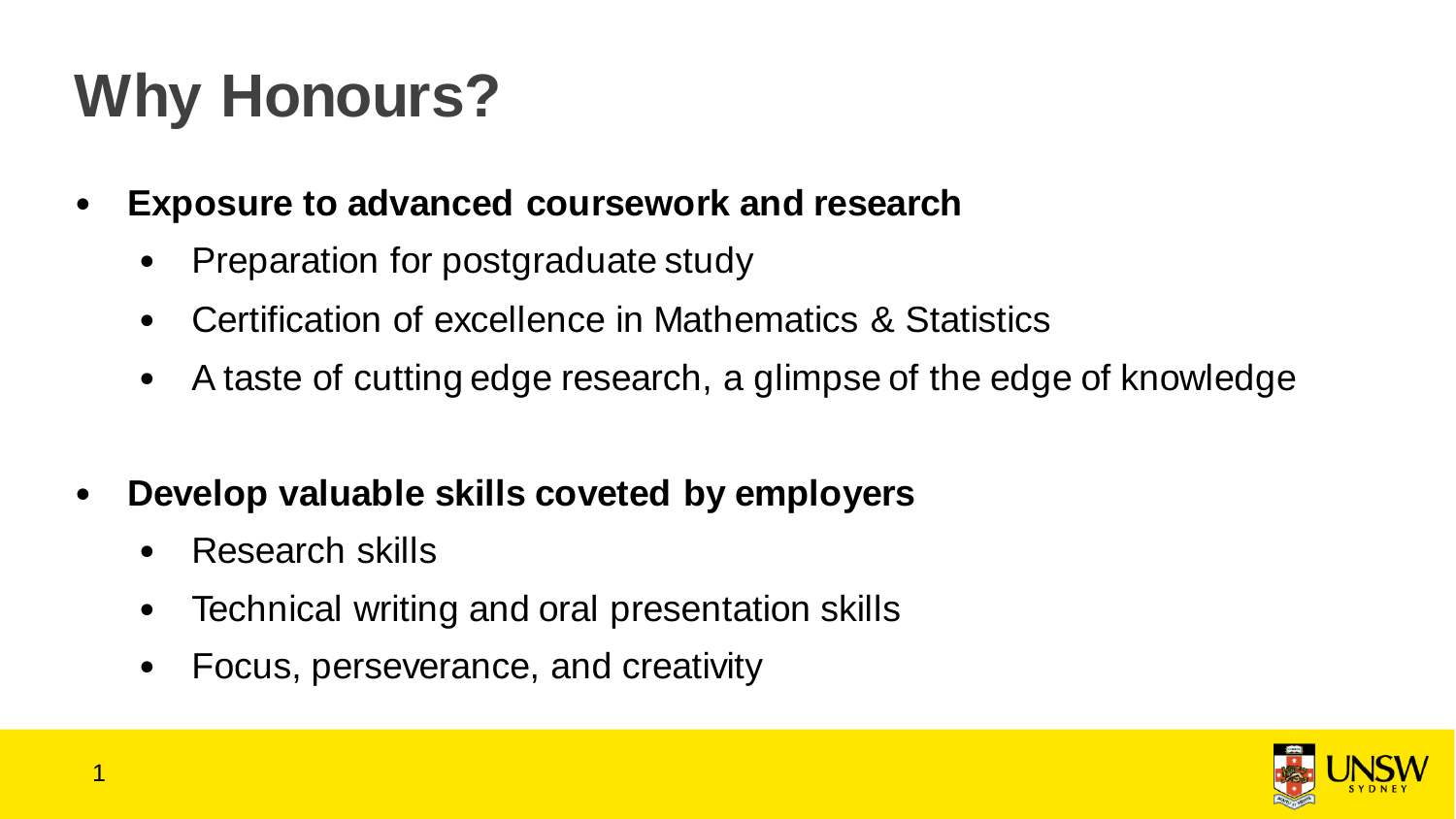### **Some past honours students**



Anthony Morris Pure Mathematics 2012 Now a software engineer at Google





Anna McGann Applied Mathematics 2015 Now doing PhD research in biomathematics at UNSW

Tony Vo Statistics 2014 Now a Business Intelligence Officer at Suncorp Group

**See here for more past Honours students: <https://www.maths.unsw.edu.au/currentstudents/past-honours-students>**

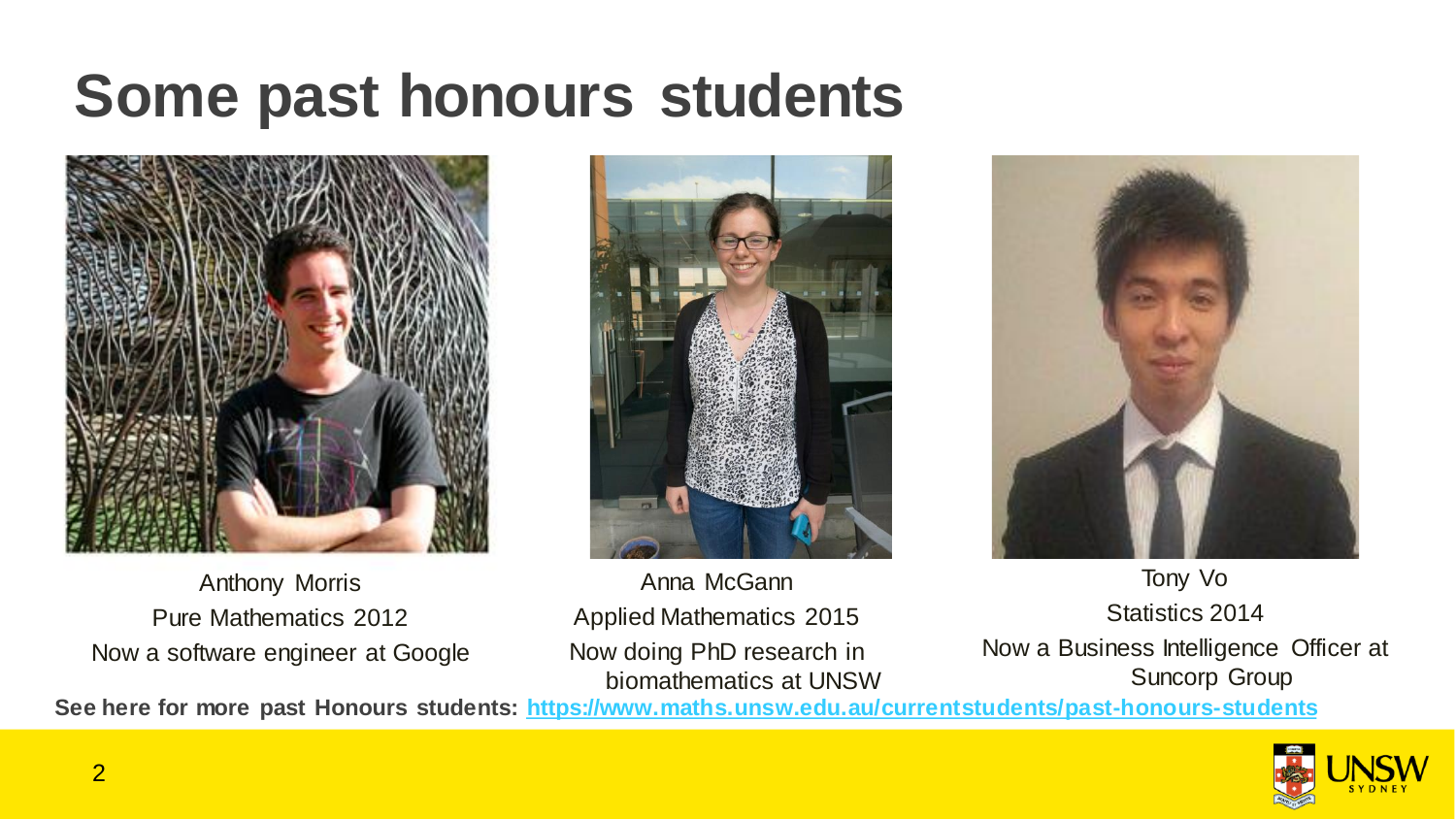## **Admission requirements**

- Average above 70% in **Level III Mathematics courses**
- Average above 70% in **Core Level III Mathematics courses**
	- o **Pure Mathematics:**

o Higher Analysis, Higher Differential Geometry and Topology, Higher Algebra

o **Applied Mathematics / Physical Oceanography:**

o Three Level III courses depending on your chosen field (consult Coordinator)

#### o **Statistics:**

o Core courses of the Statistics major

#### o **Quantitative Data Science:**

- o Three Level III courses in Mathematics / Statistics *plus*
- o Two Level III Computer Science/Business electives of Data Science and Decisions

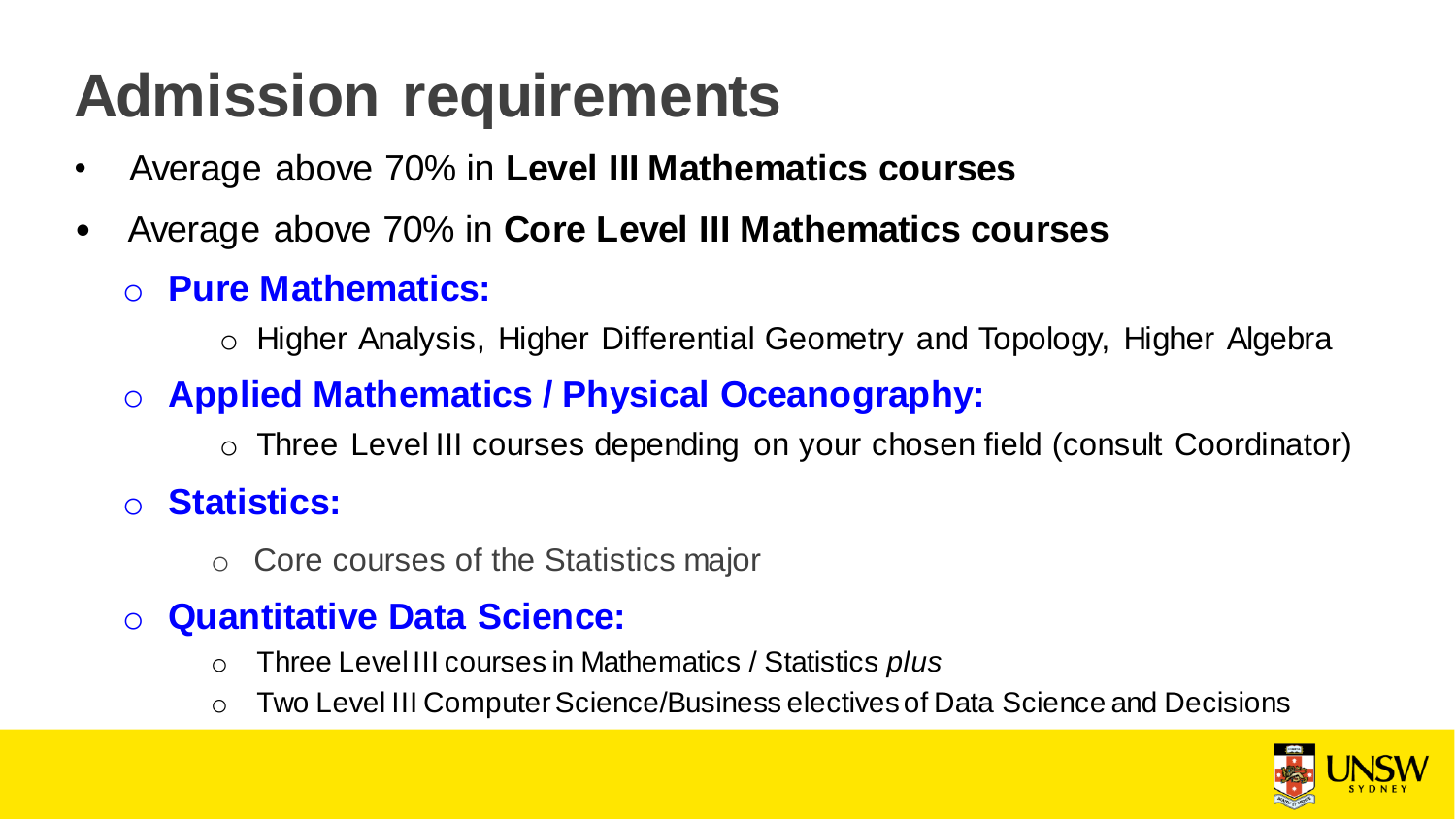## **The Honours Year**

- **The Honours year...** 
	- the final year of the Advanced Science/Advanced Mathematics degree
	- *or* an additional year at the end of your non-Honours Bachelor degree
- You enrol in **MATH4001** (Honours Thesis) plus **5 approved courses**
	- **Coursework**: 30 Units of Credit (5 courses)
	- **Project/Thesis:** 18 Units of Credit
- There is also a weekly honours seminar

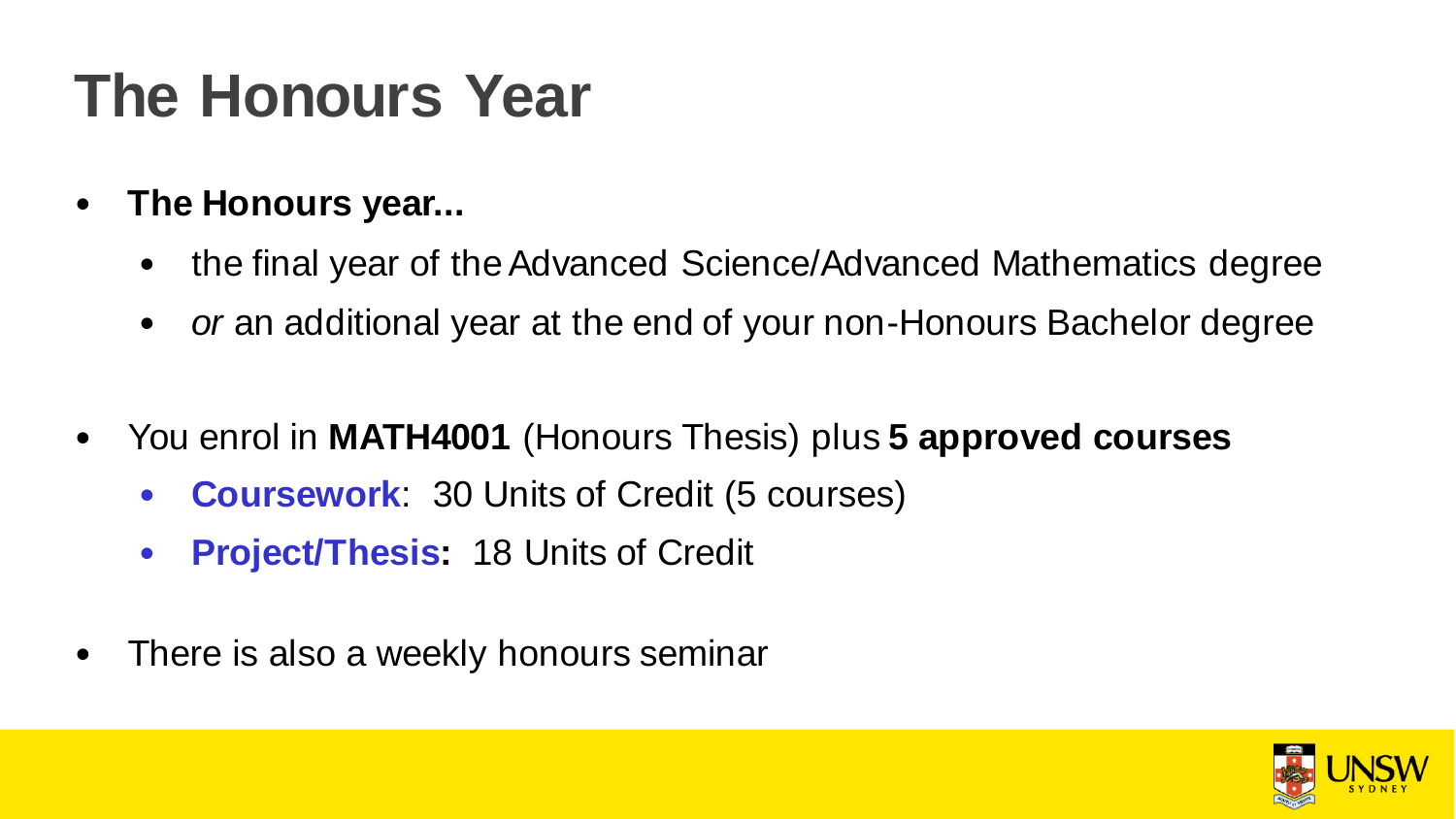### **Honours coursework**

- Enrol in a full year of courses at the start of your Honours year
- You must seek approval from your Honours coordinator prior to enrolment
- Up to **one** course can be external:
	- Other schools at UNSW
	- Other mathematics schools
	- AMSI summer school, online courses on Advanced Collaborative Environment (ACE)
- Available courses will be posted on the Honours website

| Course code     | <b>Description</b>                            | Term 1          | Term 2 | Term 3          |
|-----------------|-----------------------------------------------|-----------------|--------|-----------------|
| <b>MATH5165</b> | Optimization                                  | MATH5165        |        |                 |
| <b>MATH5171</b> | Linear and Discrete Optimization<br>Modelling |                 |        | <b>MATH5171</b> |
| <b>MATH5285</b> | Fluids, Oceans and Climate                    | <b>MATH5285</b> |        |                 |

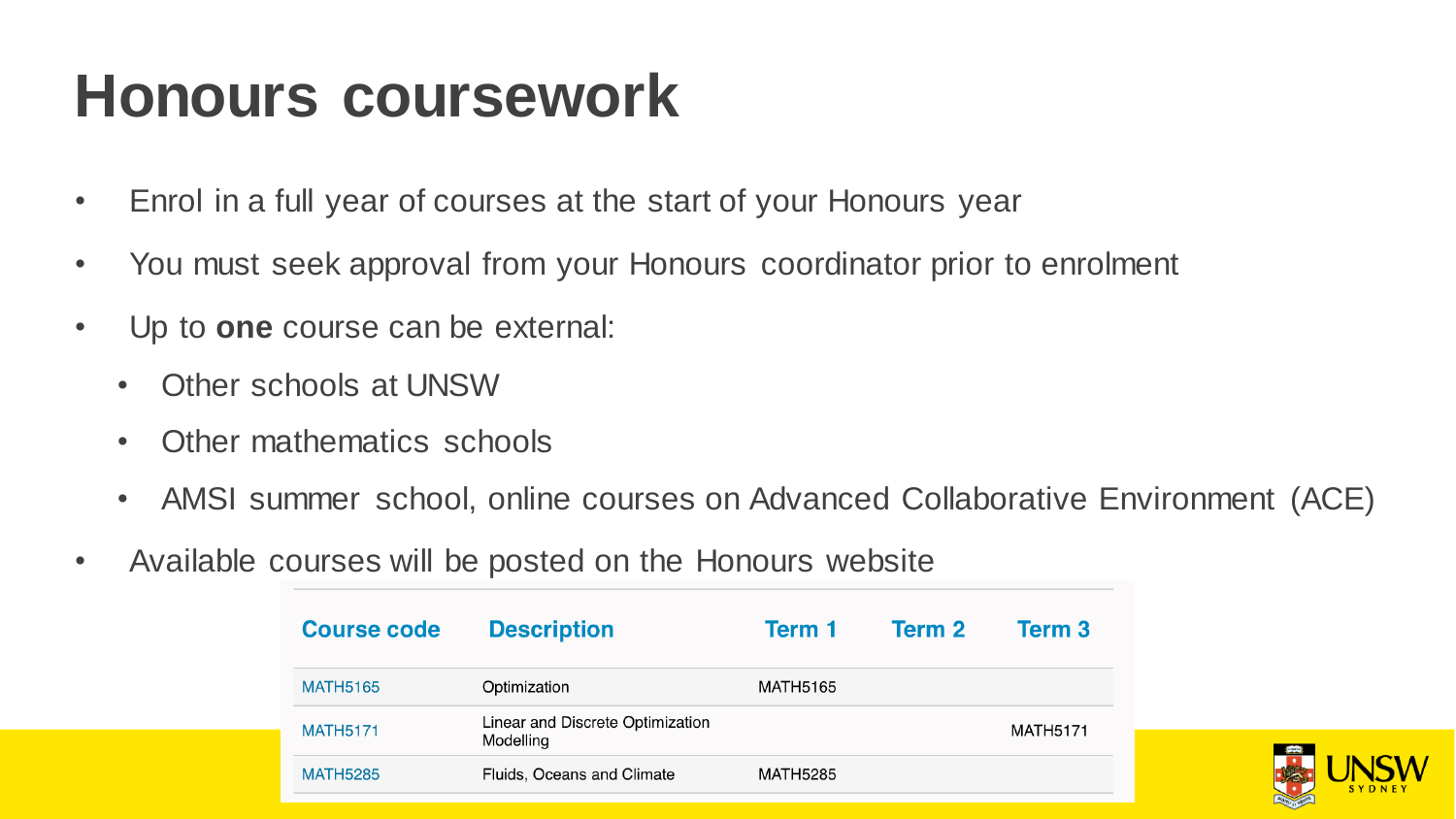## **Honours Project**

- Independent study under the supervision of a member of staff
	- 40-60 page thesis
	- 25-50 minute oral presentation
- Potential honours projects and supervisors are on the Honours webpage, but **you are responsible** for finding a supervisor and project
- Talk to as many people as you can, as early as you can before choosing. This should be organized **before** you start your Honours year!
- Your thesis will describe your project work and place your work in context with current research; any original project work is a bonus!

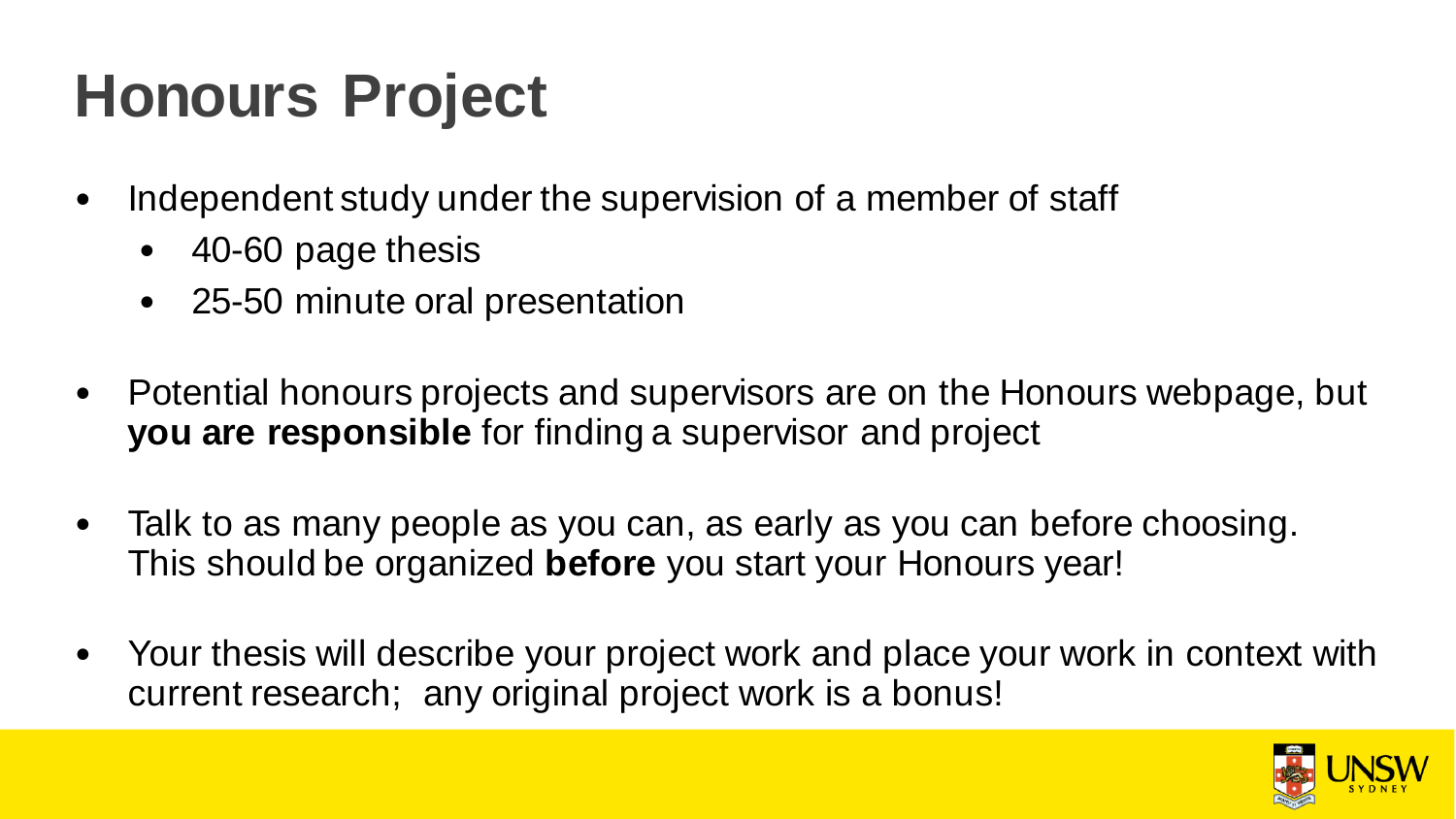

## **Step 1: Get clicking**

Get familiar with **The Honours Year** section on the School website

**www.maths.unsw.edu.au/currentstudents/honours-mathematics-and-statistics** 

| <b>UNSW</b><br><b>Faculty of Science</b>                  |                         |                  |                 |                           |                       |               |              | Search<br>● This website ● UNSW Websites |  |  |  |
|-----------------------------------------------------------|-------------------------|------------------|-----------------|---------------------------|-----------------------|---------------|--------------|------------------------------------------|--|--|--|
| <b>School of Mathematics and Statistics</b>               |                         |                  |                 |                           |                       |               |              |                                          |  |  |  |
| <b>High School</b><br><b>Future Students</b><br>m         | <b>Current Students</b> | <b>Research</b>  | <b>Seminars</b> | Industry                  | <b>News</b>           | <b>Events</b> | <b>About</b> | <b>Contact</b>                           |  |  |  |
| > The Honours Year<br>$\blacktriangleright$ Undergraduate |                         |                  |                 | ▶ Postgraduate Coursework |                       |               |              |                                          |  |  |  |
| ▶ Postgraduate Research                                   |                         | Student Services |                 |                           | ▶ Student Noticeboard |               |              |                                          |  |  |  |
| $\blacktriangleright$ MathSoc                             |                         |                  |                 |                           |                       |               |              |                                          |  |  |  |
|                                                           |                         |                  |                 |                           |                       |               |              |                                          |  |  |  |
| <b>Honours Rules</b>                                      |                         |                  |                 |                           |                       |               |              |                                          |  |  |  |

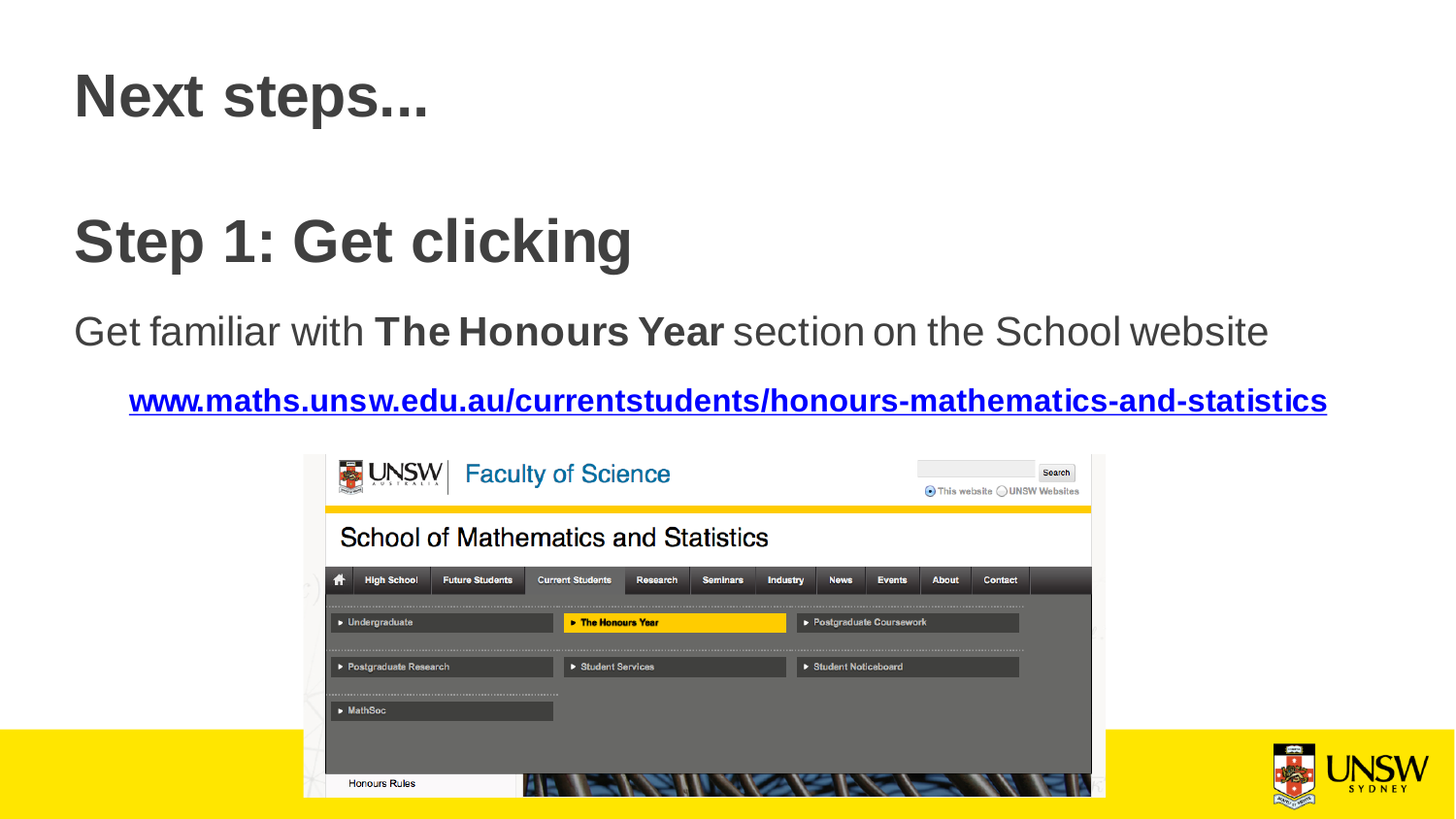

## **Step 2: Start talking**

Consult with the relevant Honours Coordinator to discuss your subjects

- **Pure**: Pinhas Grossman ([p.grossman@unsw.edu.au\)](mailto:c.greenhill@unsw.edu.au)
- **Applied**: Chris Angstmann [\(c.angstmann@unsw.edu.au\)](mailto:s.keating@unsw.edu.au)
- **Statistics**: Libo Li ([libo.li@unsw.edu.au\)](mailto:s.keating@unsw.edu.au)

You should also talk to potential supervisors **as soon as possible**!